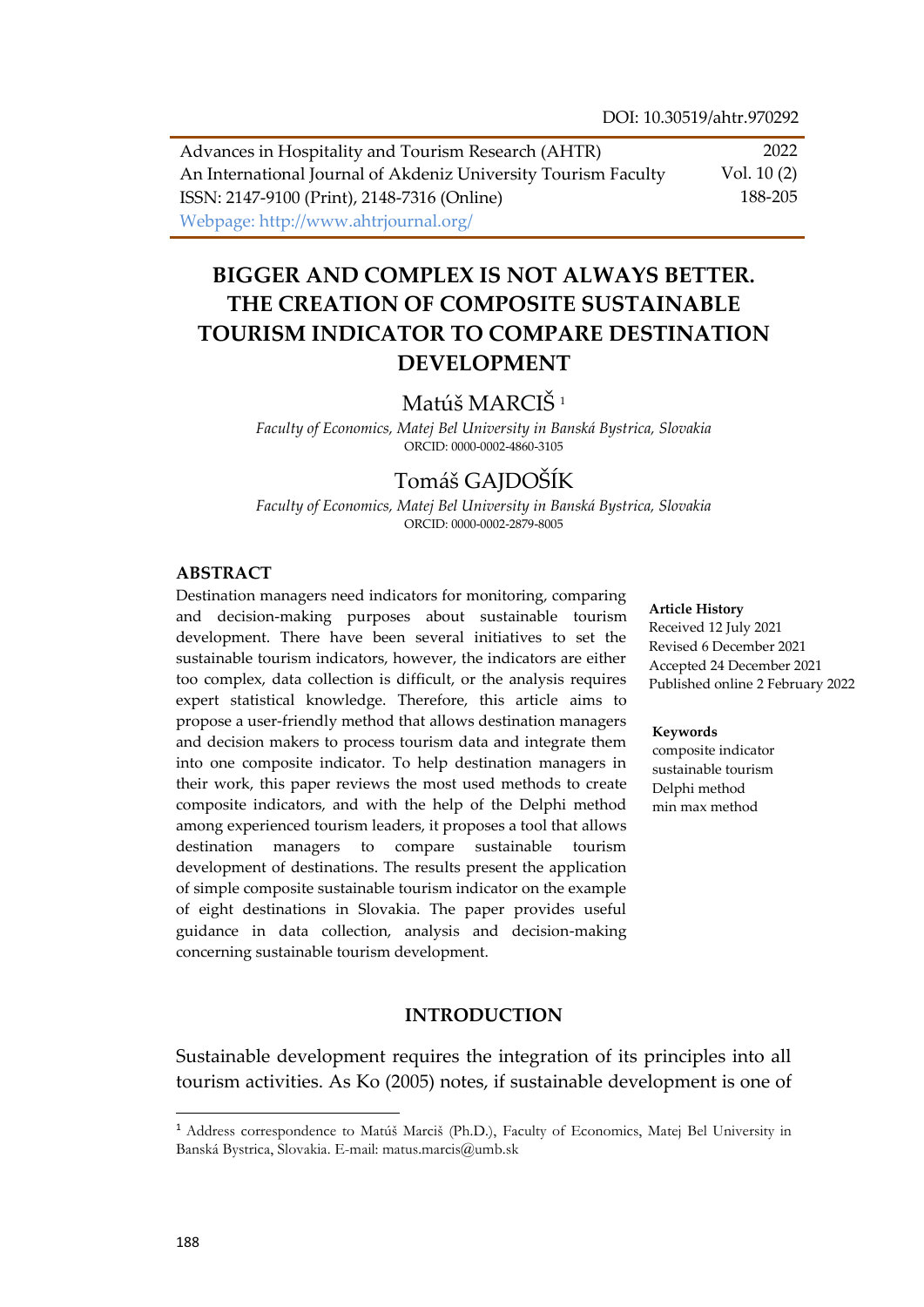the major current tourism objectives, then the sector should monitor its performance and impacts. To ensure that the sustainable development of tourism is realistic and not-only a theoretical concept, it is necessary to apply appropriate tools to measure its impacts (Falatooni et al., 2016; Liu, 2003; Miller & Twining-Ward, 2005). However, universally accepted guidelines for measuring sustainable tourism development have not yet been determined, but practices from different areas of research are combined in attempts to measure it (Kožić & Mikulić, 2014). Therefore, there is no generally accepted proposal to measure sustainable tourism development (Alfaro Navarro et al., 2020; Torres-Delgado & Saarinen, 2014), and the most common frameworks includes the sets of indicators. Tanguay and Rajaonson (2013) concluded that, in developing sustainable tourism indicators, there have been many failures, either because the suggested frameworks did not meet the desired requirements, or for the reason that they were not based on relevant sources. Methodological difficulties may also reduce the applicability of indicators (Kristjánsdóttir et al., 2018). Therefore, not only the theory (Torres-Delgado & Saarinen, 2014) but also the practice call for the easy-to-use method for measuring sustainable tourism development.

This paper provides a review of the existing literature in the sustainable tourism monitoring and the use of composite indicators in sustainable tourism research. Furthermore, it discusses the practical application of composite indicators in tourism destinations. Based on the literature review and with the help of the Delphi method among tourism experts, this paper proposes a user-friendly method that allows destination managers and decision makers to process various tourism data and integrate them into one composite indicator. The study seeks to find answers to two research questions;

RQ1: What are the limits of the methods used for constructing the composite sustainable indicators for tourism?

RQ2: Which method is suitable for the simple and practical adoption of the composite sustainable indicator for tourism?

The study continues as follows. The first section summarizes the literature on sustainable tourism indicators and presents methods used to create aggregate sustainable tourism indicators. The second section points out methodology, explains application of Delphi method and the selection of suitable statistical method. The application of the proposed method is presented in the third section. The conclusions and practical and theoretical implications are summarized in the fourth section.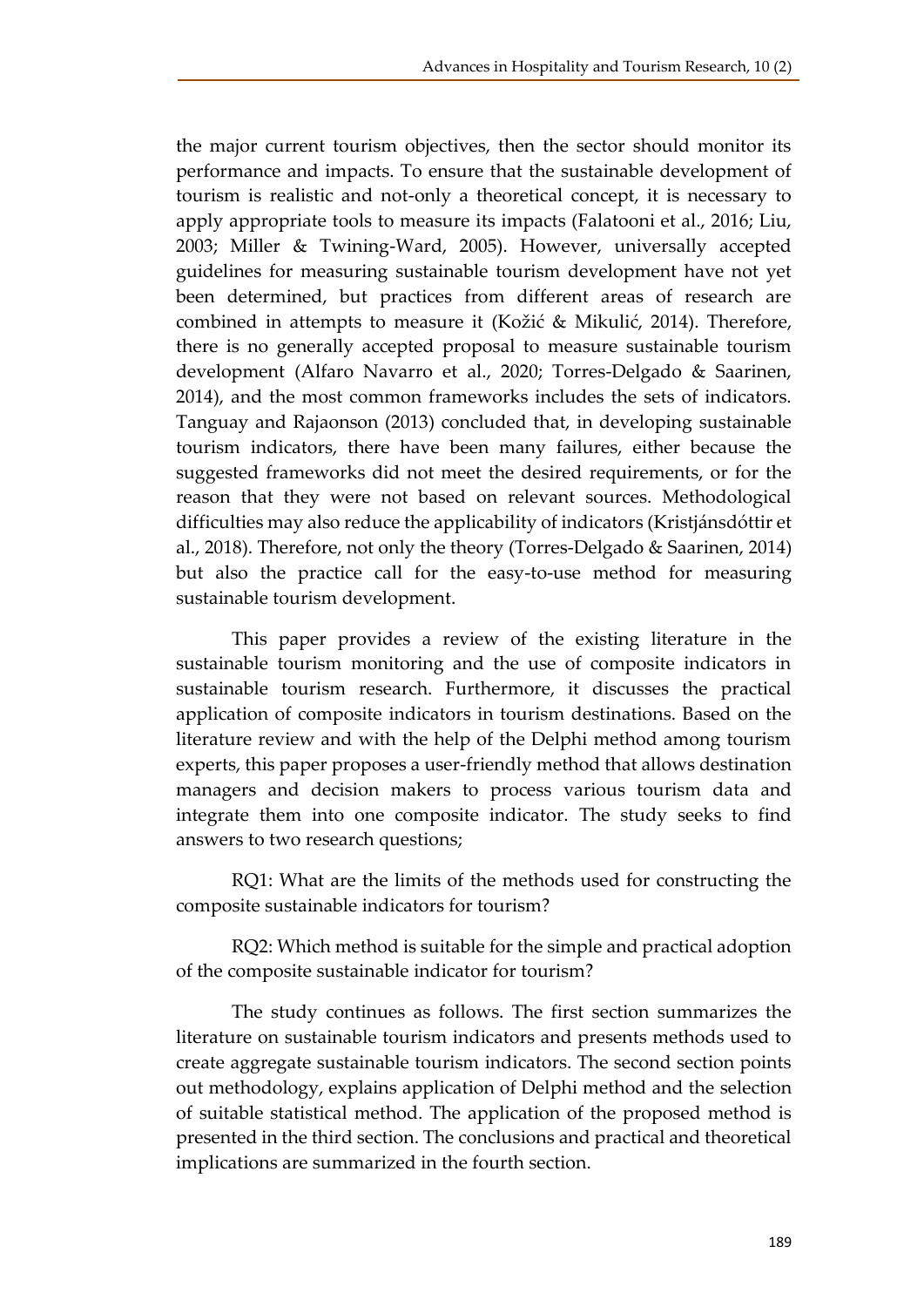#### **LITERATURE REVIEW**

Without indicators, the term "sustainable" becomes little more than a meaningless phrase (Butler, 1999; Wheeller, 1993). Liu (2003) notes that the measurement of sustainable tourism development is crucial, since there is an urgent need to develop policies and methods that are not only theoretically sound but practically viable as well. Sustainable indicators can be defined as "a set of measures that provide the necessary information to better grasp the relationships and the impact of tourism on the cultural and natural resources in which tourism takes place and on which it is strongly dependent" (World Tourism Organization, 1996, p. 4). Since the introduction of the concept of sustainability in tourism, there have been efforts to monitor the performance of nations and businesses in new frameworks, models, and indicators (Niyazieva & Zhechev, 2020). Indicators of sustainable tourism development follow the concept of sustainability, its tools and they include a set of measures that help to understand the relationship between tourism development and resources on which it depends (World Tourism Organization, 2004). Indicators are used for multidimensional evaluating of destination development (Blancas et al., 2015). Several researchers and stakeholders have proposed different frameworks and/or sets of indicators for monitoring sustainable tourism. Several researchers and stakeholders have proposed different frameworks and/or sets of indicators. Indicators can be grouped into two main categories: simple indicators and composite-aggregated indicators (indices) (Pulido-Fernández & Sánchez-Rivero, 2009). Simple indicators are based on real data and provide information that is based on minimal data processing (Torres-Delgado & Saarinen, 2014), while indices (complex or composite indicators) combine and weight numerous simple indicators (Pulido-Fernández & Sánchez-Rivero, 2009). The advantage of a composite indicator is that it describes different data in an aggregated form that is more understandable to the user (Saltelli, 2007). Mayer (2008) simply adds that a composite indicator is a combination of several indicators that can provide an overall description of a system. Composite indicator can be used to analyse multidimensional systems, as a tourism destination, that cannot be measured by single indicators. Additionally, the combination of numerous data into a composite indicator can help tourism stakeholders to understand the overall performance of the destination and to compare the performance with others (Castellani & Sala, 2010). There can also be an indicator system that contains a set of multiple indicators (Torres-Delgado & Saarinen, 2014).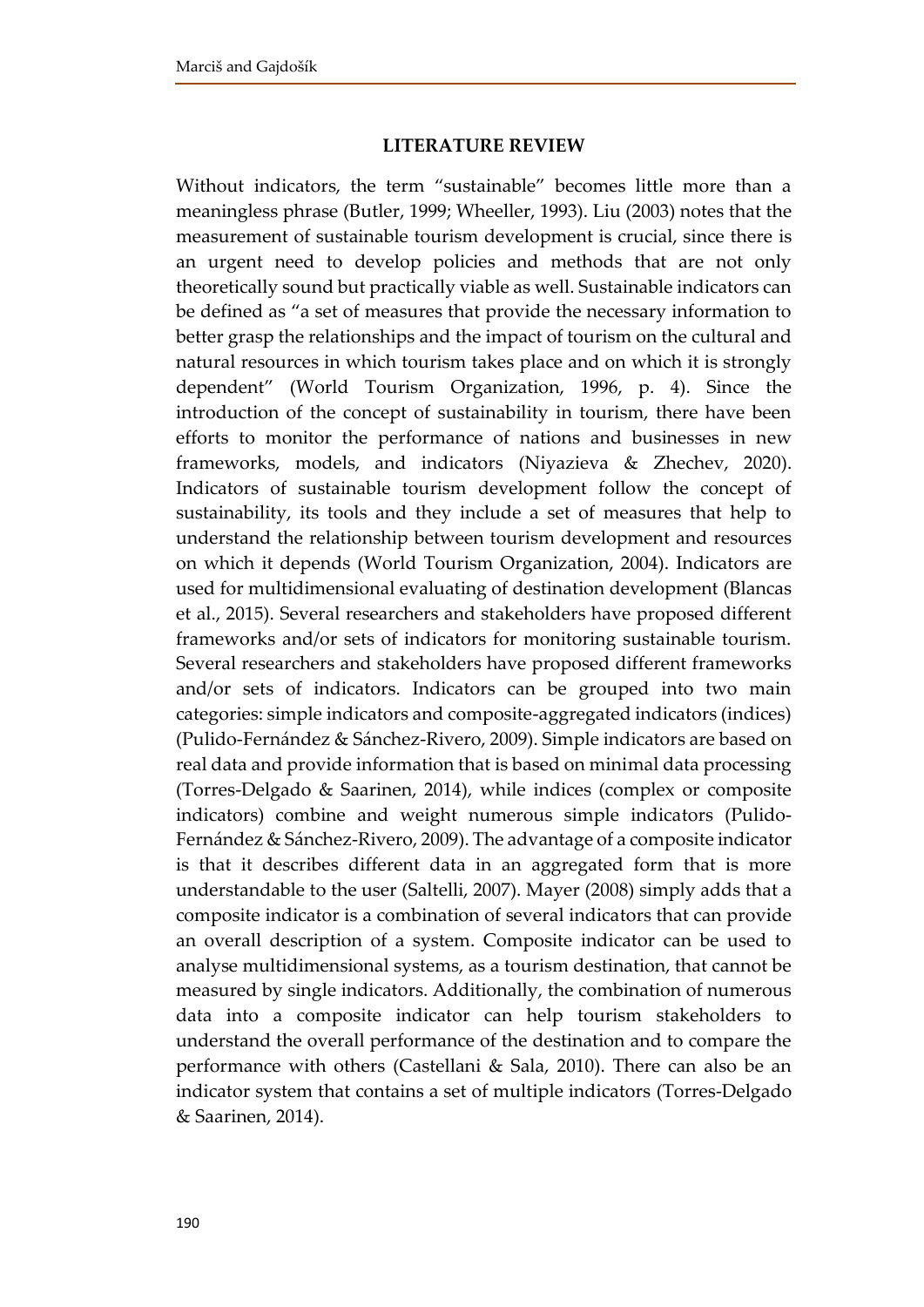As Ceron and Dubois (2003) conclude, setting the right indicators requires a high level of contingency, while implementing them requires a high level of pragmatism. An indicator system is not useful when, for example, the user realizes that it is difficult to gather data, or it is time consuming, or an indicator is completely meaningless for the user's destination (Johnsen et al., 2008). The indicator system should be straightforward enough to be understood and applied also by the nonprofessional (White et al., 2006). Despite the fact that sustainable tourism monitoring has become more popular among academia, non-governmental organizations, and also among tourism professionals, its impact on real policies and their efficiency has been minimal (Pulido-Fernández & Sánchez-Rivero, 2009). Appropriate sets of tourism measures recommended by researchers are usually too complicated to be adopted by tourism professionals and policymakers (Tanguay & Rajaonson, 2013). Indicators need to be methodologically and scientifically settled, while at the same time, easily applied and their results readily disseminated (Torres-Delgado & Saarinen, 2014). Applicable and reliable tourism measures should be developed with practical implementation at national, regional and local level in mind (Wanner et al., 2020).

So far, several indicator systems have been proposed, either as a set of simple indicators (Agyeiwaah et al., 2017; Asmelash & Kumar, 2019; Choi & Sirakaya, 2006; Tanguay & Rajaonson, 2013) or with a proposal of a composite indicator (Blancas et al., 2015; Torres-Delgado & López Palomeque, 2018). Some indicator systems have major practical limitations, while others are scientifically valid but too complicated to be functional (Torres-Delgado & Palomeque, 2014) and present a theoretical description of the framework without its real application (Blancas et al., 2015). Not all research results can provide appropriate sustainable tourism frameworks applicable to other destinations (Fernández-Tabales et al., 2017). Pulido-Fernández et al. (2015) agree that a common criticism of sustainable tourism development is that both academia and policymakers have taken the concept on board with too much enthusiasm but a lack of solutions. The authors add that researchers have proposed a quantity of theories, however, only a few practical schemes, whereas policymakers have used the concept for their own purposes. Bigger is not always better, especially within sustainable tourism development (Agyeiwaah et al., 2017). Regardless of the number of indicators proposed, their methodological processing and interpretation is needed. In recent years, a growing number of models for the composite indicator have been seen that aim to propose a complex and simple interpretation of the concept of sustainable tourism (Torres-Delgado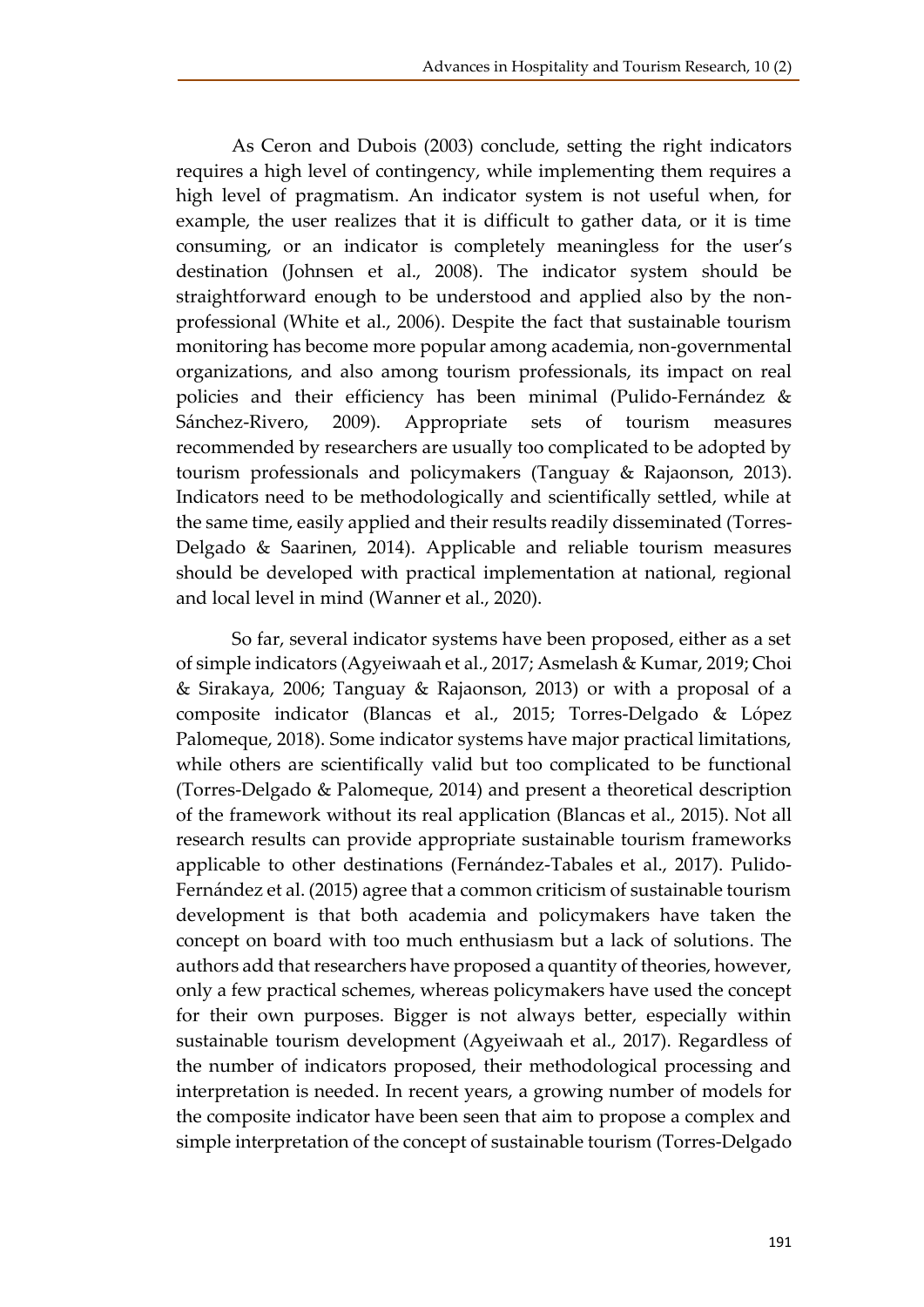& López Palomeque, 2018). However, their application by destination managers and decision-makers is questionable and under-researched. Therefore, this article aims to propose an easy-to-use comprehensive method that allows destination managers and decision-makers to process available tourism data and integrate them into one composite indicator.

Various techniques have been used to create a composite indicator (OECD, 2008). These techniques depend mostly on the user's skills (researcher or policymaker). So, the user must select which technique to apply considering methodology, such as choosing indicators, their classification, application of normalization method, indicators weighting and aggregation (Nardo et al., 2005). Various studies have shown that (e.g. Blancas et al., 2011; Castellani & Sala, 2010; OECD, 2008), there are several techniques to propose a composite sustainable tourism indicator and the study findings indicate that there is no ideal method (Pérez et al., 2013). Furthermore, the statistical methods used to create the composite indicator (data normalisation or aggregation) also provide a variety of modifications. All this leads to the fact that each method has a different result.

| Author(s) and year of           | N <sub>0</sub> | Method used for constructing composite      | Application       |
|---------------------------------|----------------|---------------------------------------------|-------------------|
| publication                     | indicators     | sustainable tourism indicator               |                   |
| Pulido-Fernández & Sánchez-     | 14             | Composite indicator as a weighted sum of    | Spain             |
| Rivero (2009)                   |                | aggregate indices applying a confirmatory   |                   |
|                                 |                | factor analysis                             |                   |
| Castellani & Sala (2010)        | 20             | Sustainable performance index as a sum of   | Italy (Lombardy)  |
|                                 |                | the values of 20 indicators                 |                   |
| Blancas et al. (2011)           | 85             | Principal component analysis and distance   | Spain (Andalusia) |
|                                 |                | to reference point                          |                   |
| Lozano-Oyola et al. (2012)      | 85             | Net goal programming synthetic indicator    | Spain (Andalusia) |
| Pérez et al. (2013)             | 39             | Two stage aggregation using principal       | Cuba              |
|                                 |                | component analysis and data envelope        |                   |
|                                 |                | analysis                                    |                   |
| Kožić & Mikulić (2014)          | 30             | Composite indicator using data              | Croatia           |
|                                 |                | standardization method                      |                   |
| Blancas et al. (2015)           | 89             | Net goal programming composite indicator    | EU countries,     |
|                                 |                |                                             | Norway,           |
|                                 |                |                                             | Switzerland       |
| Blancas et al. (2016)           | 85             | Vectorial dynamic composite indicator based | EU countries,     |
|                                 |                | on the goal programming technique           | Norway            |
| Fernández-Tabales et al. (2017) | 43             | Multi-attribute decision analysis and       | Spain (Andalusia) |
|                                 |                | analytic hierarchy process                  |                   |
| Ziaabadi et al. (2017)          | 87             | Principal component analysis, linear        | Iran (Kerman      |
|                                 |                | programming                                 | Province)         |
| Torres-Delgado & López          | 12             | Composite indicator using data              | Spain (Catalonia) |
| Palomeque (2018)                |                | standardization method                      |                   |
| Alfaro Navarro et al. (2020)    | 27             | Principal component analysis, linear        | EU' NUTS II       |
|                                 |                | aggregation method                          |                   |
| Blancas et al. (2018)           | 65             | Vectorial composite indicator using cluster | Spain (Andalusia) |
|                                 |                | analysis                                    |                   |

Table 1. *Method used for constructing composite sustainable indicators for tourism*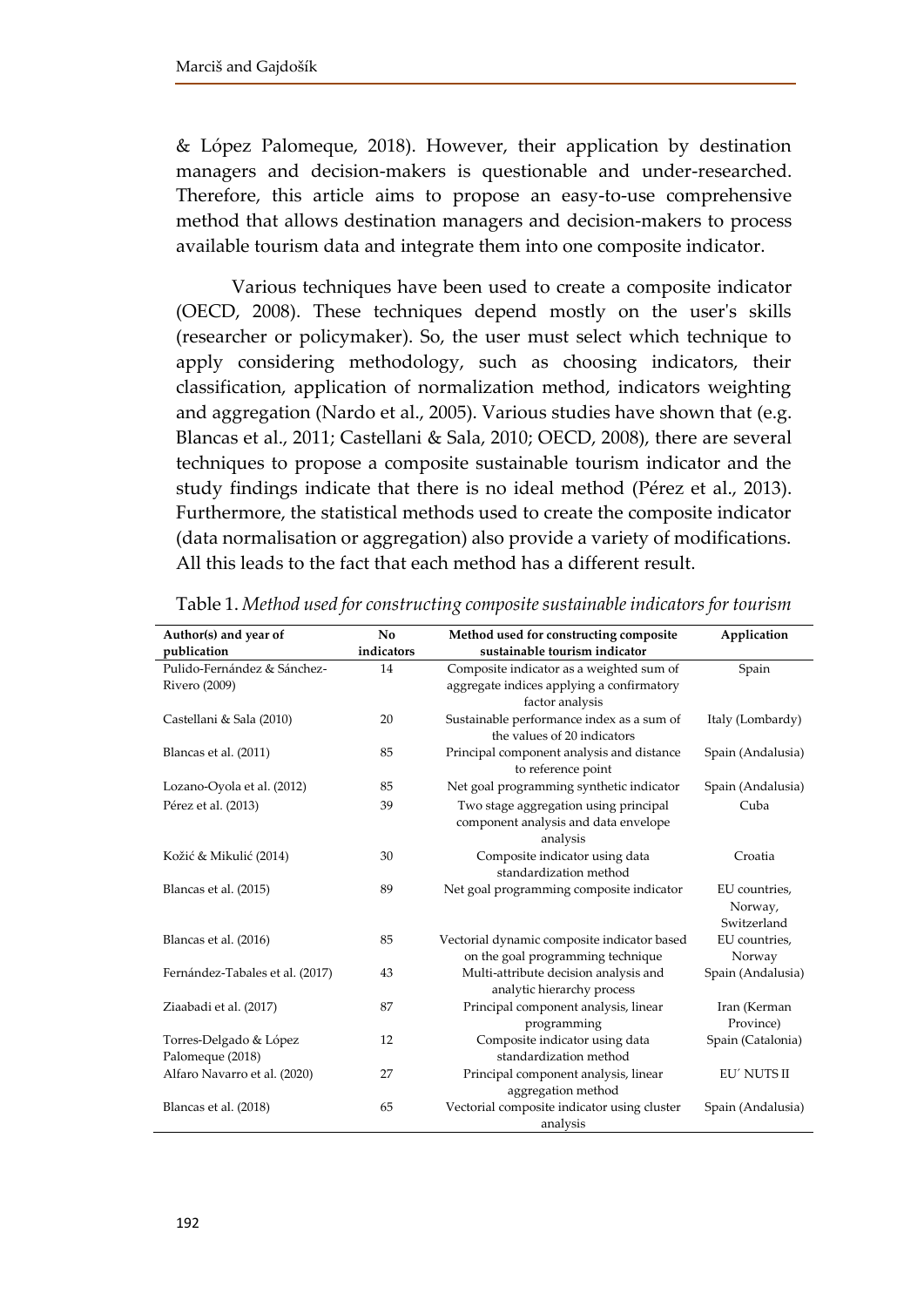So far, within the sustainable tourism research, only a few studies have addressed the construction of composite sustainable tourism indicators (Kristjánsdóttir et al., 2018; Torres-Delgado & López Palomeque, 2018). The process usually involves steps in which subjective decisions have to be made, such as the choice of indicators, indicator weighting and aggregation (Pérez et al., 2013). Various studies have proposed different methods for constructing composite indicator for the tourism sector (Table 1). However, what is often overlooked is the end-user's ability to use and process these indicators. Destination managers, policy-makers and other stakeholders may lack the ability to work with sophisticated and complex computing relationships. Although the manager can understand the result, he/ she is not able to repeat the procedure or apply it in his conditions whether due to lack of understanding or time or both.

This can lead to ignorance and reluctance to apply similar methods (Agyeiwaah et al., 2017). There is, therefore, the question that, if apart from academics, someone else has applied the proposed indicators. The results of the method used for constructing a composite sustainable tourism indicator (applying principal component analysis or linear programming) can be easily interpretable but, if someone wants to adopt them, they need to understand at least complex computing relationships. However, if the preconditions are not met, applying a principal component analysis or factor analysis based weights to create composite indicator can be inaccurate and also irrational (Falatooni et al., 2016). Therefore, there is a need for an easy-to-use comprehensive method that both theory and praxis can rely on.

## **METHODOLOGY**

## **Relevant input indicators selection**

In order to use relevant indicators for the method, the list of most-used sustainable tourism indicators both in theory and practise have been evaluated by experts using the Delphi method. Miller and Twining-Ward (2005) defined the Delphi method as a unique technique that involves stakeholder or expert group brainstorming to fill the gaps in the knowledge. In tourism research, the Delphi technique has been widely used. For example, Choi and Sirakaya (2006) used a modified Delphi method to select sustainability indicators. The design of the survey and the suitability of the technique were pretested by the sample of 15 experts from Slovakia (Gúčik & Marciš, 2018).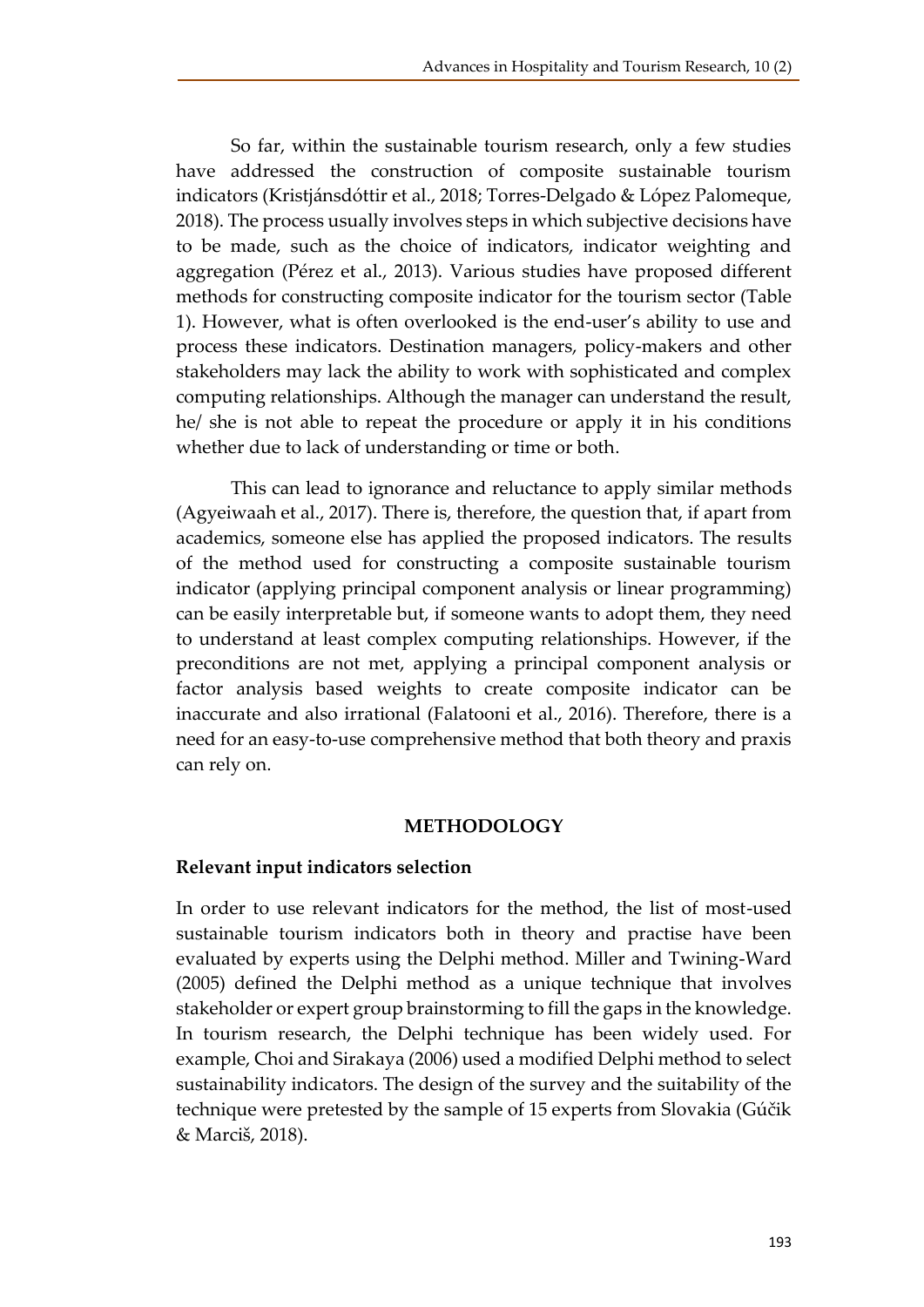First, based on the reviewed studies (e. g. Blancas et al., 2011; Castellani & Sala, 2010; European Commission, 2016), a list of 30 most used indicators for constructing composite sustainable tourism indicator was created. Subsequently, for the Delphi panel, tourism experts were selected from the public sector, academic institutions and destination management organizations (DMOs). The main criterion for the Delphi panel was expert experience in tourism development in selected Central and Eastern European (CEE) countries (Slovakia, Czech Republic, Croatia and Slovenia) (Table 2).

| Destination management         | Public institutions and        | <b>Academic institutions</b>             |
|--------------------------------|--------------------------------|------------------------------------------|
| organizations                  | agencies                       |                                          |
| Slovak DMO association         | Ministry of transport and      | Faculty of Economics and                 |
|                                | construction of Slovakia.      | Administration Masaryk University,       |
|                                | Tourism section                | Czech Republic                           |
| DMO Banská Štiavnica, Slovakia | Ministry of environment of     | Faculty of European Studies and          |
|                                | Slovakia                       | Regional Development Slovak              |
|                                |                                | University of Agriculture in Nitra,      |
|                                |                                | Slovakia                                 |
| DMO Central Slovakia           | Ministry of transport of Czech | <b>TURISTICA University of Primorska</b> |
|                                | Republic, Tourism section      | - Faculty of Tourism Studies             |
|                                |                                | Portorož, Slovenia                       |
| DMO Visit Bratislava, Slovakia | Goodplace Travel Lab,          | Faculty of Economics Matej Bel           |
|                                | Slovenia                       | University, Slovakia                     |
| DMO High Tatras, Slovakia      | Mitomed+, Croatia              |                                          |

Table 2. *The panel members' institutions*

After agreeing to participate in a panel, a group of 25 experts was identified representing tourism leaders with expertise and experience from CEE countries. The panel members were then asked to complete an online survey that consisted of three sections. In the panel first section, the panellists were asked to assess the importance of sustainable tourism indicators and their applicability for destination managers and policy makers, as well as the character of the indicator. In the second section, the panel members were asked to review methods used to create a composite indicator based on the OECD (2008) and to evaluate its applicability in the practice of destination management. The last section was for additional experts´ comments and suggestions. The experts were contacted in three rounds, the response rate achieved 76%.

Based on their opinions and consensus, a set of 23 indicators of sustainable tourism development was created specifying the data sources needed for their collection (Table 3). Indicators were classified into three, most recognised, categories of sustainable tourism (Lozano-Oyola et al., 2012; Blancas et al., 2015), namely economic, social and environmental. The ideal number of indicators to apply in sustainable tourism research is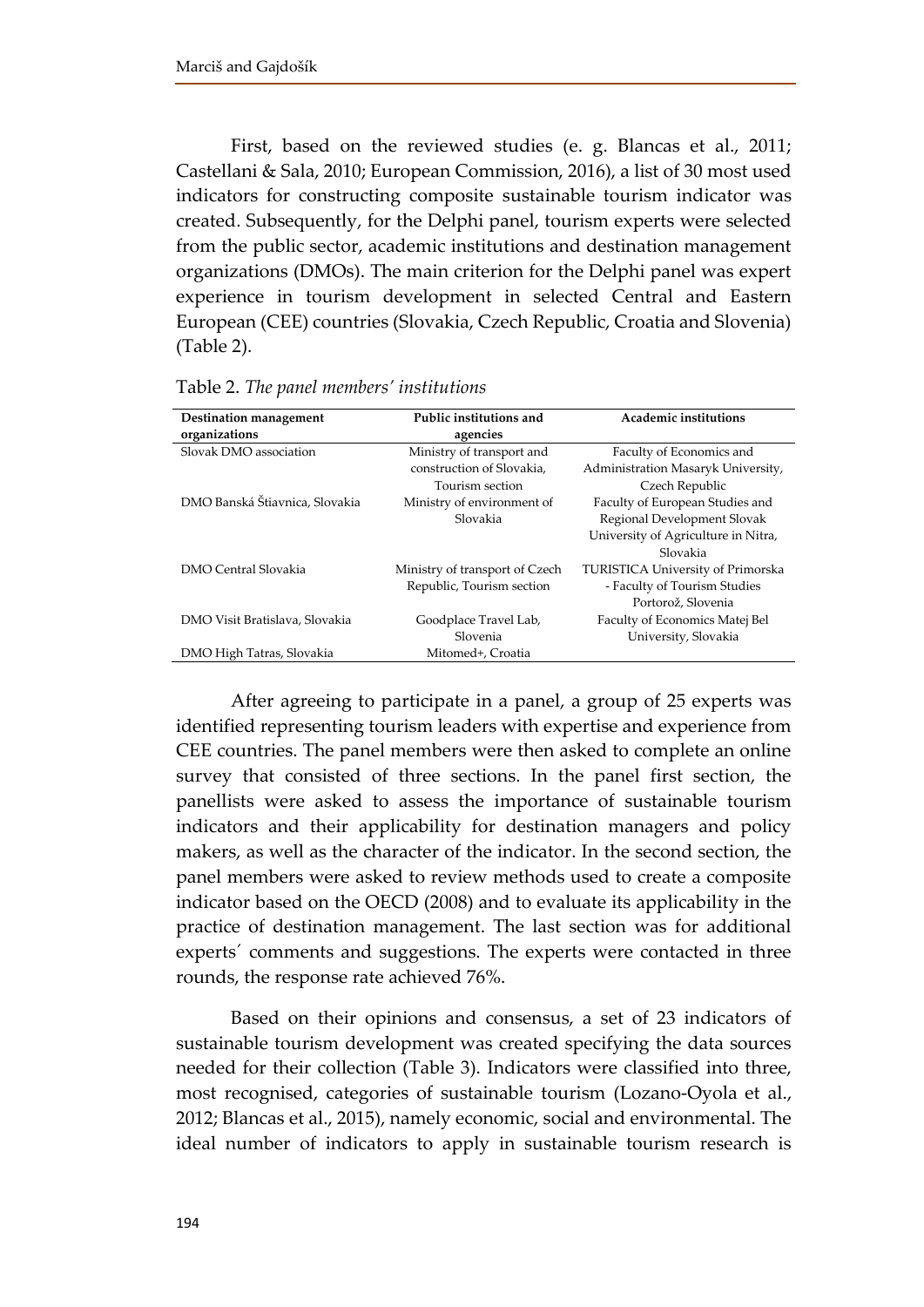unclear. If we use only some indicators, important gaps can be overlooked. On the other hand, applying too many indicators can become difficult and unmanageable. However, according to the World Tourism Organization (2004), it is optimal to use 12 to 24 indicators relevant to the priority issue. Furthermore, there is still no agreement among academics on which indicators are suitable to evaluate the sustainable development of tourism (Önder et al., 2017). Most of the selected indicators of sustainable tourism development cannot be expressed by the available statistical data. To collect data, the panellist proposed to use survey templates from the European Tourism Indicator System (ETIS) (European Commission, 2016).

| Table 3. Sustainable tourism indicators |  |  |
|-----------------------------------------|--|--|
|-----------------------------------------|--|--|

| Ref.           | Sustainable tourism indicators                                                                                  | Data Source |
|----------------|-----------------------------------------------------------------------------------------------------------------|-------------|
| E1             | Nights spent at tourist accommodation establishments (per year)                                                 | <b>OS</b>   |
| E <sub>2</sub> | Average number of bed nights of tourists                                                                        | OS, QT      |
| E3             | Average accommodation occupancy rate for the year $(\%)$                                                        | OS, OT      |
| E4             | Tourist' daily spending (euros)                                                                                 | QT          |
| E <sub>5</sub> | Tourism contribution to employment (% of total employment)                                                      | QP          |
| E <sub>6</sub> | Percentage of jobs in tourism that are seasonal (%)                                                             | QP          |
| E7             | Percentage of locally produced goods and services sourced by the destination's tourism service<br>providers (%) | QP          |
| E8             | Residents' engagement in providing tourism services (%)                                                         | QR          |
| S1             | Number of tourists per 1 000 residents                                                                          | <b>OS</b>   |
| S <sub>2</sub> | Percentage of tourists satisfied with tourism development (%)                                                   | QT          |
| S <sub>3</sub> | Percentage of residents satisfied with tourism development (%)                                                  | QR          |
| S <sub>4</sub> | Percentage of tourists who prefer regional consumption (%)                                                      | QT          |
| S <sub>5</sub> | Accessibility of tourism service providers for people with disabilities (%)                                     | QP          |
| S <sub>6</sub> | Percentage of tourism service providers that have committed to support local community and<br>culture $(\%)$    | QP          |
| S7             | The number of local DMO members (% of total number of tourism service providers)                                | OS, QP      |
| S <sub>8</sub> | Residents' engagement in the development of tourism in the destination (%)                                      | QR          |
| Z1             | Percentage of tourists using different modes of transport to arrive at the destination (%)                      | QT, QP      |
| Z <sub>2</sub> | Percentage of tourists using soft mobility transport services to get around the destination $\binom{9}{0}$      | QT, QP      |
| Z <sub>3</sub> | Percentage of tourism service providers that have committed to reduce waste production (%)                      | QP          |
| Z4             | Percentage of tourism service providers that have committed to reduce water consumption (%)                     | QP          |
| Z <sub>5</sub> | Percentage of tourism service providers that have committed to reduce energy consumption<br>(%)                 | QP          |
| Z6             | Percentage of tourism service providers involved in nature protection activities (%)                            | QP          |
| Z7             | Tourism carrying capacity (coefficient)                                                                         | OS, QR, QT  |

OS – official statistics, QT – tourists' questioners, QP – tourism service providers' questioners, QR – residents' questioners

## **The selection of suitable statistical method**

To create an easy-to-use composite indicator, there is a need for simple, but on the other hand comprehensive method to reduce the information from selected indicators that both theory and praxis agree on. Multidimensional statistical methods, such as CFA, PCA, or cluster analysis, are used mainly for academic purposes and are hardly applicable by destination managers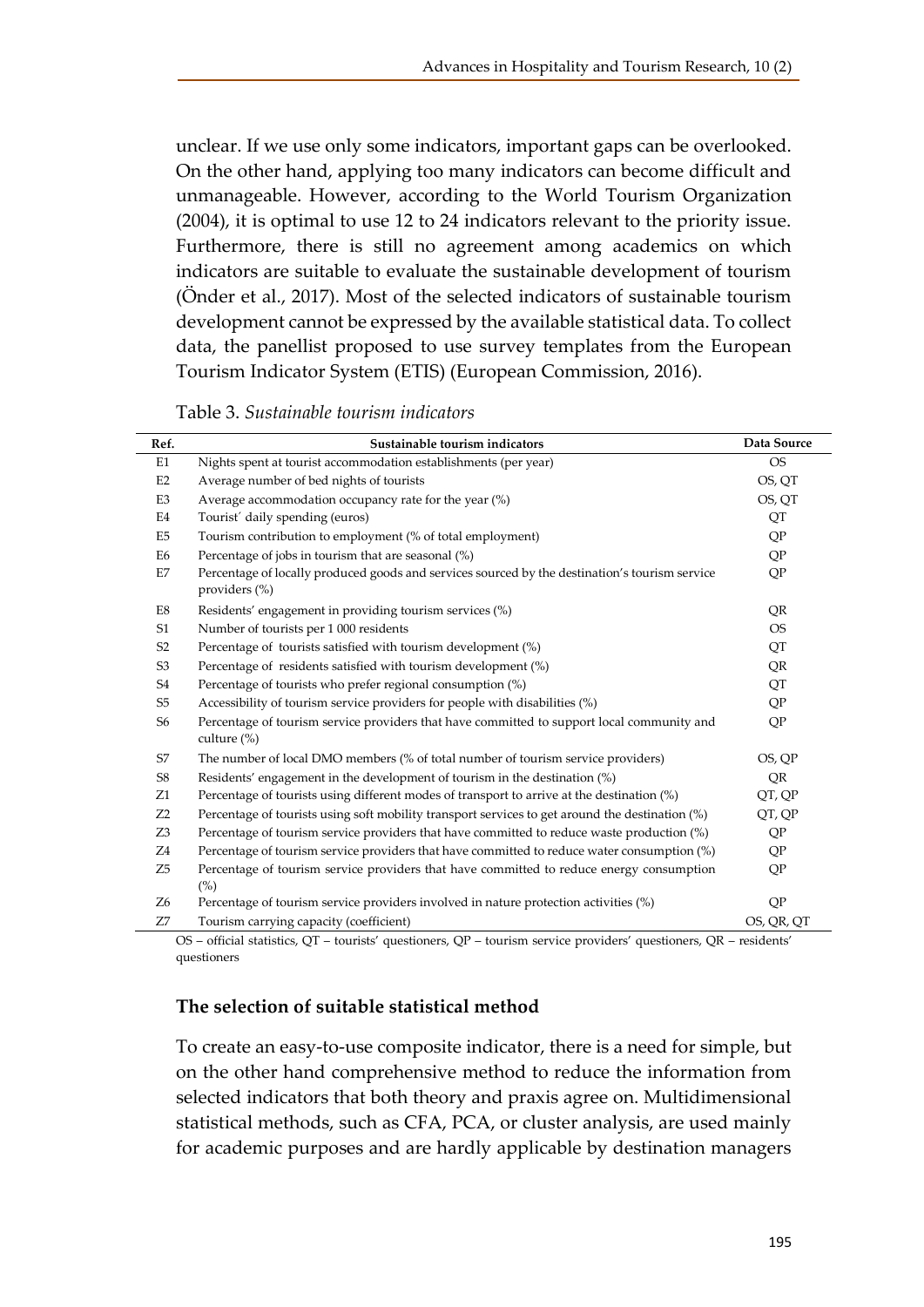in practice. The experts in Delphi method agreed that the suitable easy-touse method can be the variation of the Min-Max method. Originally, the Min Max method allows normalization of different indicators and is used in time-dependent studies (OECD, 2008), where the minimum and maximum values are transformed into normalised indicators with values between 0 (laggard) and 1 (leader).

The proposed variation of the Min-Max method also incorporates a scoring system and allows to compare different variables (e.g. percentages, persons, overnights, tourists' spending) and imply them into one indicator – score for the destination (or for each dimension). This method also enables indicators weighting if they are of different importance (e.g. based on the results of Delphi study). The indicators can be compared with their measured variables and aggregated into composite indicators. Furthermore, the proposed variation of Min-Max method allows to set apart whether the value of the indicator should be maximized (1) or minimized (2) based on its development in other comparable destinations.

(1) 
$$
B_{ij} = \frac{X_{ij}}{X_{max i}} \times 100
$$
  
(2)  $B_{ij} = \frac{X_{min i}}{X_{ij}} \times 100$ 

where  $B_{ij}$  is the number of points or score for indicator (*i*) destination (*j*),  $X_{ij}$  – value of the *i*-indicator for *j*-destination (rescaled value),  $X_{\text{max }i}$  – the maximum value of *i*-indicator and  $X_{\text{min }i}$  – the lowest value of the *i*indicator. The best-evaluated (leader) destination gets maximum (e. g. 100) points, i.e. measured value that is from the sample the best. The indicators can be integrated into one composite indicator (*I)*, which can be expressed as weighted arithmetic mean of all indicators:

$$
(3) I = \frac{1}{n} \sum_{i=1}^{n} B_{ij} \times w_{ij}
$$

where  $i$  is 1, 2 ... *n* number of used indicators,  $j$  – number of destination in the sample,  $w_{ij}$  – indicator weight. The lowest score identifies the least (laggard) sustainable destination and highest the best destination (leader) within the sample.

Indicators can be weighted by numerous procedures such as datacentric or opinion-centric approaches (Delphi method or expert panel surveys) (Mikulić et al., 2015). This brings about further variations in the process of creating a composite indicator. In sustainable tourism research, the Delphi method has been used for indicator weighting in several studies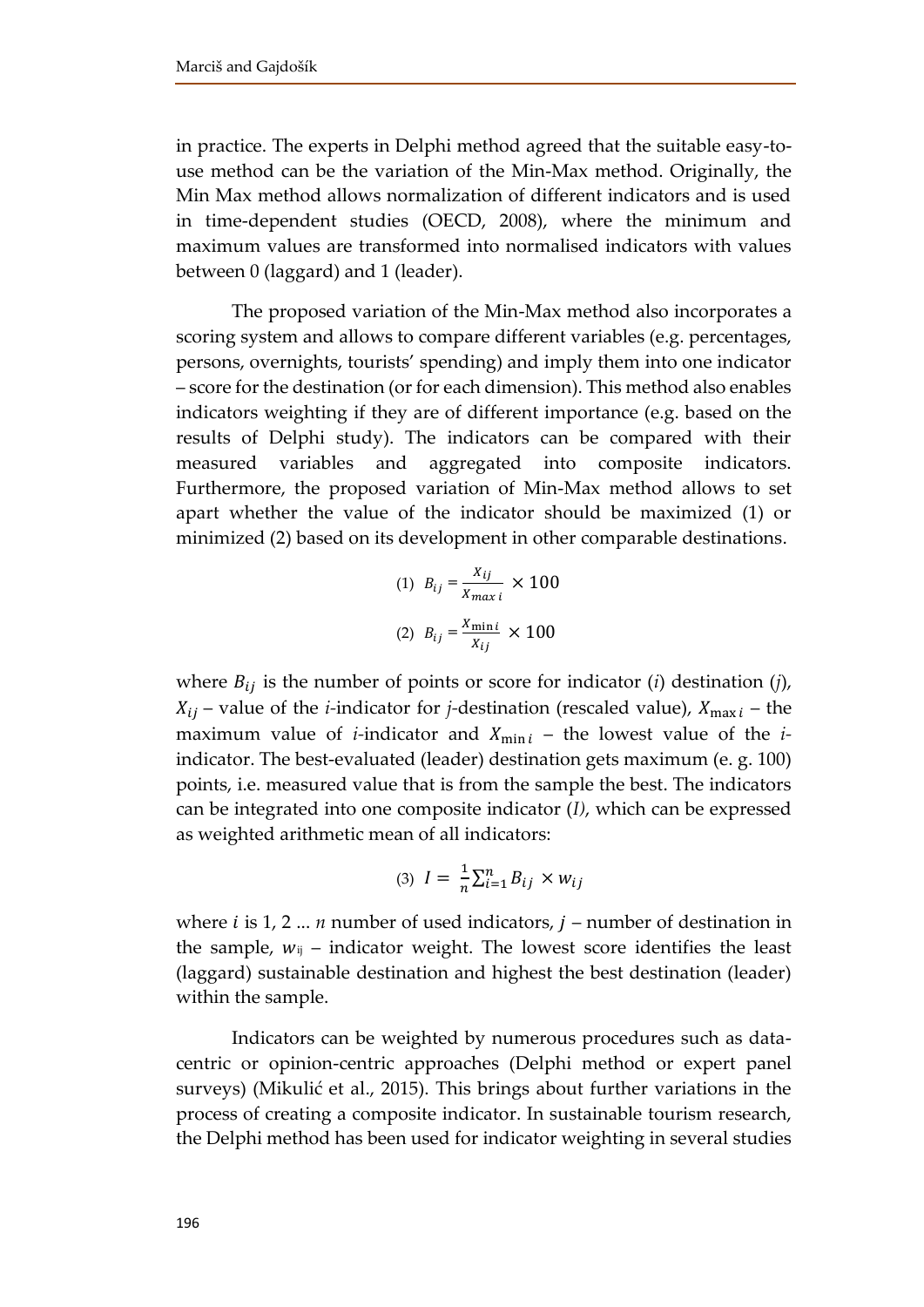(e.g., Ocampo et al., 2018; Tsaur et al., 2006). In the proposed method, weights were calculated based on the mean importance assigned to the indicator according to the Delphi results. The weights were determined as the ratio of the assigned mean (importance) and the maximum rating that the panelists could assign to the indicator (Appendix A).

The Min-Max normalization is one of the most common ways to normalize data. Similarly to our variation, it has been used in regional science to compare regional development (Tej, 2008; Výrostová, 2010). Regional development as well as tourism is a complex and complicated process that is influenced by many factors and conditions. The method provides a relatively objective and broad view of the possibilities of development compared to other spatial units.

## **RESULTS**

In order to test the applicability of the proposed method in the practice, eight tourism destinations in the Central European country - Slovakia were selected. The research sample consists of urban (Bratislava, Košice, Central Slovakia), rural (Slovak paradise, Žitný ostrov), mountain destinations (High Tatras, Liptov), and a spa destination (Piešťany). These are the most competitive destinations in Slovakia (Kvasnová et al., 2019). The sample characteristics are shown in Table 4.

| <b>Destination</b> | Overnight stays | <b>Beds</b> | Population | Area in sq. km |
|--------------------|-----------------|-------------|------------|----------------|
| <b>Bratislava</b>  | 2719733         | 16 18 5     | 424 428    | 367            |
| Košice             | 367725          | 5772        | 239 171    | 242.8          |
| Liptov             | 387 357         | 14 019      | 72 396     | 477.7          |
| Piešťany           | 663806          | 4768        | 32 431     | 44.2           |
| Slovak paradise    | 157 892         | 2 3 9 0     | 84 116     | 553            |
| Central Slovakia   | 518 692         | 5 6 6 0     | 135 274    | 421.5          |
| High Tatras        | 2 0 8 4 6 3 2   | 11 665      | 59 038     | 485.9          |
| Žitný ostrov       | 94 186          | 4 1 6 3     | 52 144     | 208.5          |

Table 4. *Basic characteristics of the sample*

Source: Statistical Office of the Slovak Republic, 2019

The official statistics and primary surveys were used to collect the input data. Questionnaires for tourists, residents, and tourism services providers were designed based on the ETIS templates (European Commission, 2016) in the Slovak language. With the help of destination managers in each destination, 639 tourists, 326 tourism service providers, and 680 residents provided information during the summer and winter seasons of 2018.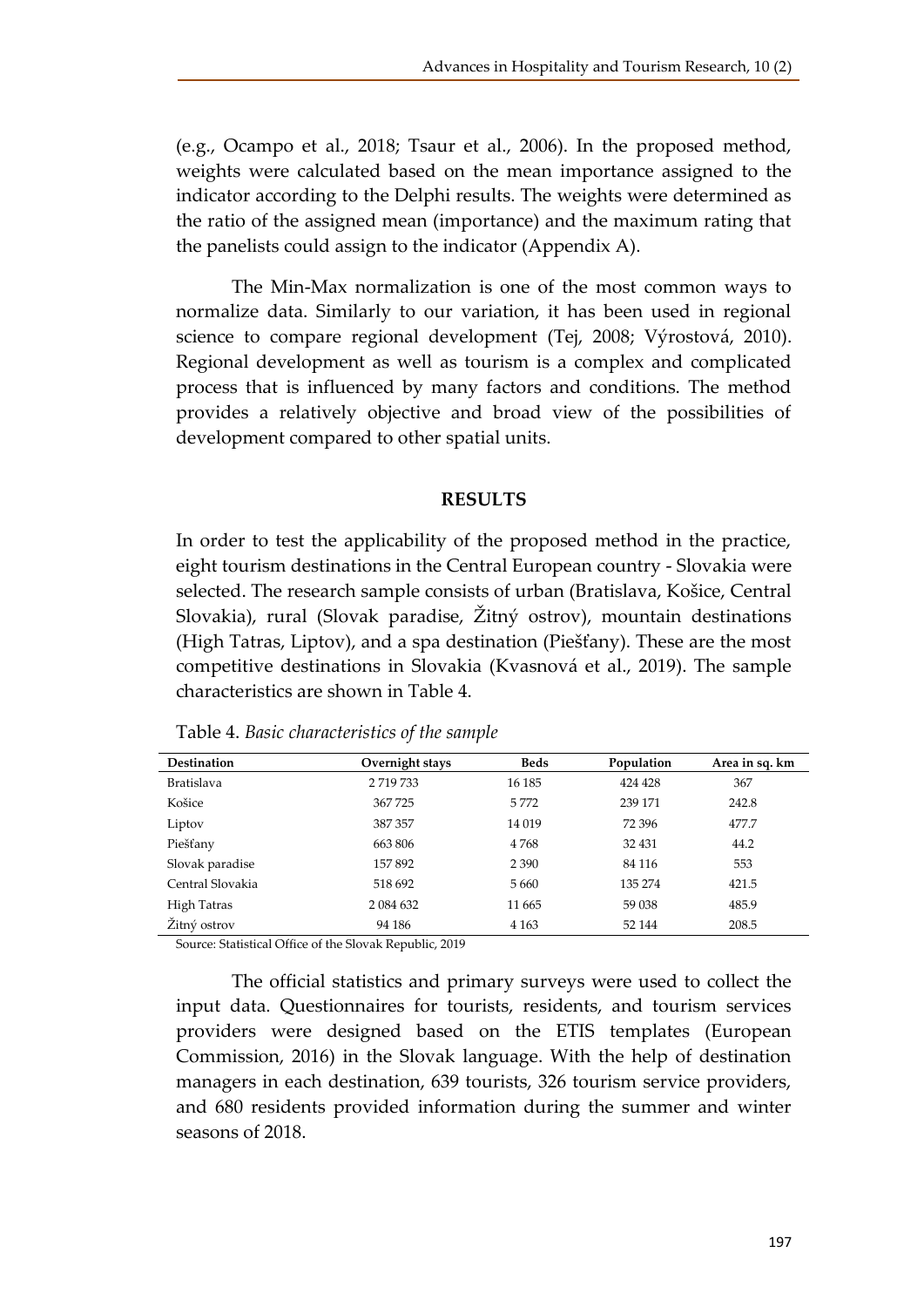The results of the proposed variation of the Mix-Max method and the scores for the partial indices (sustainable tourism dimensions) as well as the composite sustainable tourism indicator (I), are shown in Table 5.

| Destination       |    | Sustainable Tourism Dimensions |        |               |  |  |
|-------------------|----|--------------------------------|--------|---------------|--|--|
|                   |    | Economic                       | Social | Environmental |  |  |
| Piešťany          | 64 | 59                             | 65     | 71            |  |  |
| High Tatras       | 60 | 62                             | 59     | 52            |  |  |
| Košice            | 57 | 49                             | 64     | 58            |  |  |
| Slovak paradise   | 57 | 42                             | 64     | 66            |  |  |
| <b>Bratislava</b> | 52 | 58                             | 43     | 54            |  |  |
| Central Slovakia  | 51 | 47                             | 52     | 53            |  |  |
| Liptov            | 50 | 44                             | 58     | 50            |  |  |
| Žitný ostrov      | 49 | 42                             | 47     | 61            |  |  |

Table 5. *Comparison of sustainable tourism development in Slovak destination*s

The advantage of this method is the ability to compare the results among destinations. In this study, destination Piešťany shows the highest tendency to sustainable development of tourism (leader), whereas Žitný ostrov presents the lowest (laggard). The destination Piešťany obtained the best results for indicators such as (E2) average length of stay, (S5) percentage of tourism enterprises and attractions accessible for people with disabilities, and (Z3) percentage of tourism enterprises that reduce waste production. These results are in line with the spa character of Piešťany. Overall, Piešťany obtained the best values, which we used as a basis for comparison with other case studies, in five indicators. The lowest number of points was assigned to the destination Žitný ostrov, e. g. for (E3) the average occupancy rate in commercial accommodation, (S3) residents' satisfaction with the tourism development, and the proportion of tourism enterprises and attractions that are involved in the activities of the local DMO (Figure 1).

Considering the results obtained, it is useful to note that the composite indicator has no lower or higher limits; instead, the results can specify the gaps between destinations. Therefore, regarding the sustainable or unsustainable development of tourism in destination, we can only discuss it in comparable terms. Moreover, the differences among indicators or dimensions can be evaluated by dispersion of values used (e.g. variance or standard deviation). In this study, the Slovak paradise (National park) obtained lower points for economic indicators (e.g. for average length of stays, average occupancy rate, and high percentage of seasonal employees) but on the contrary, higher points for environmental indicators (tourism enterprises that reduce waste production and are actively involved in nature protection).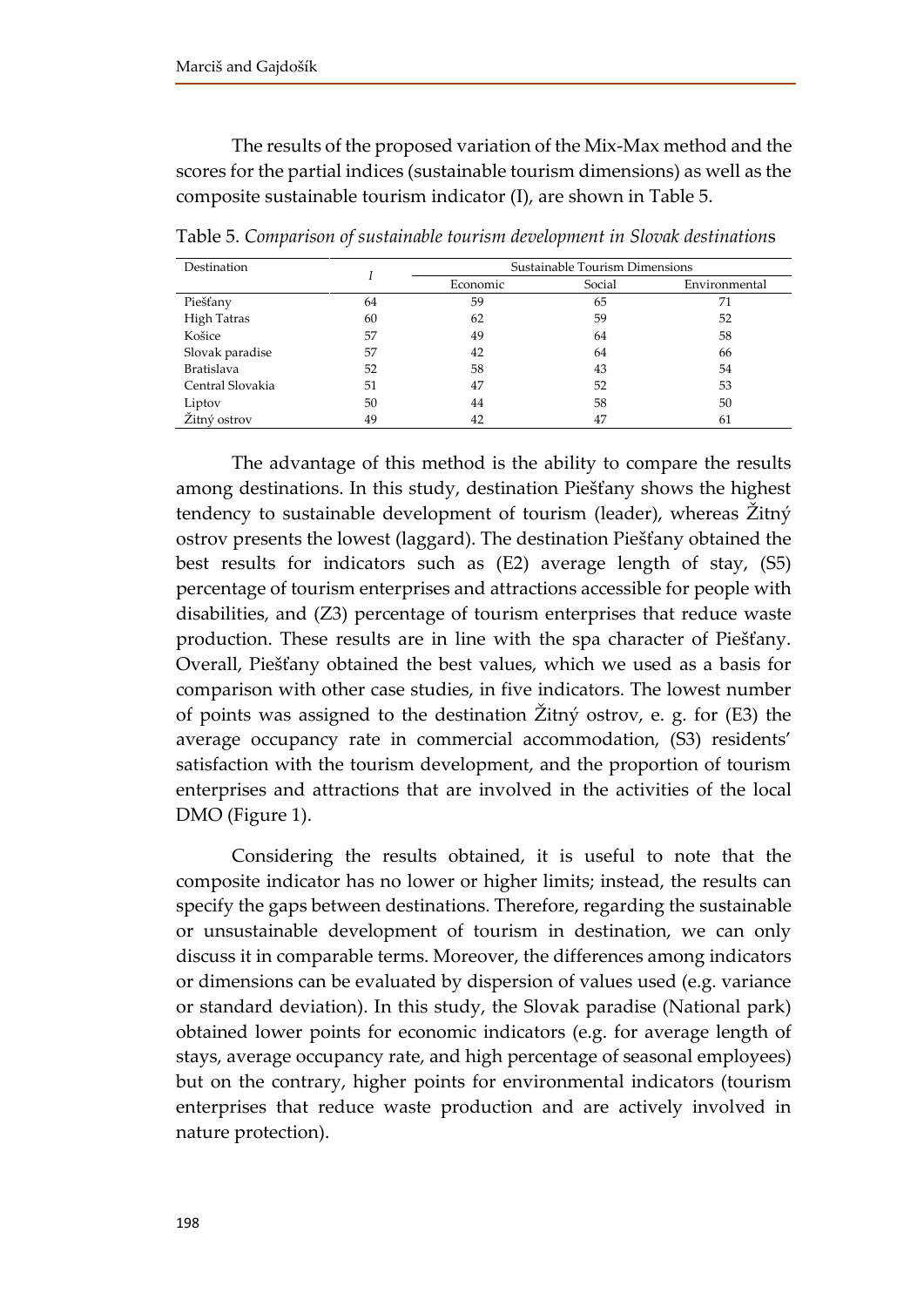



The method can be enriched by modelling the "best practice" destination, where the best indicator values are assigned to a fictional object - a model of the ideal destination. To express differences among destinations, the Euclidean distances can be calculated. The further the destination is from the model of ideal destination, the worse ranked their indicators values are. This measurement is able to highlight the differences between destinations and identify a model that presents the best (ideal) examples of sustainable tourism development (Figure 2).



Figure 2. *Distance of destinations from the ideal model*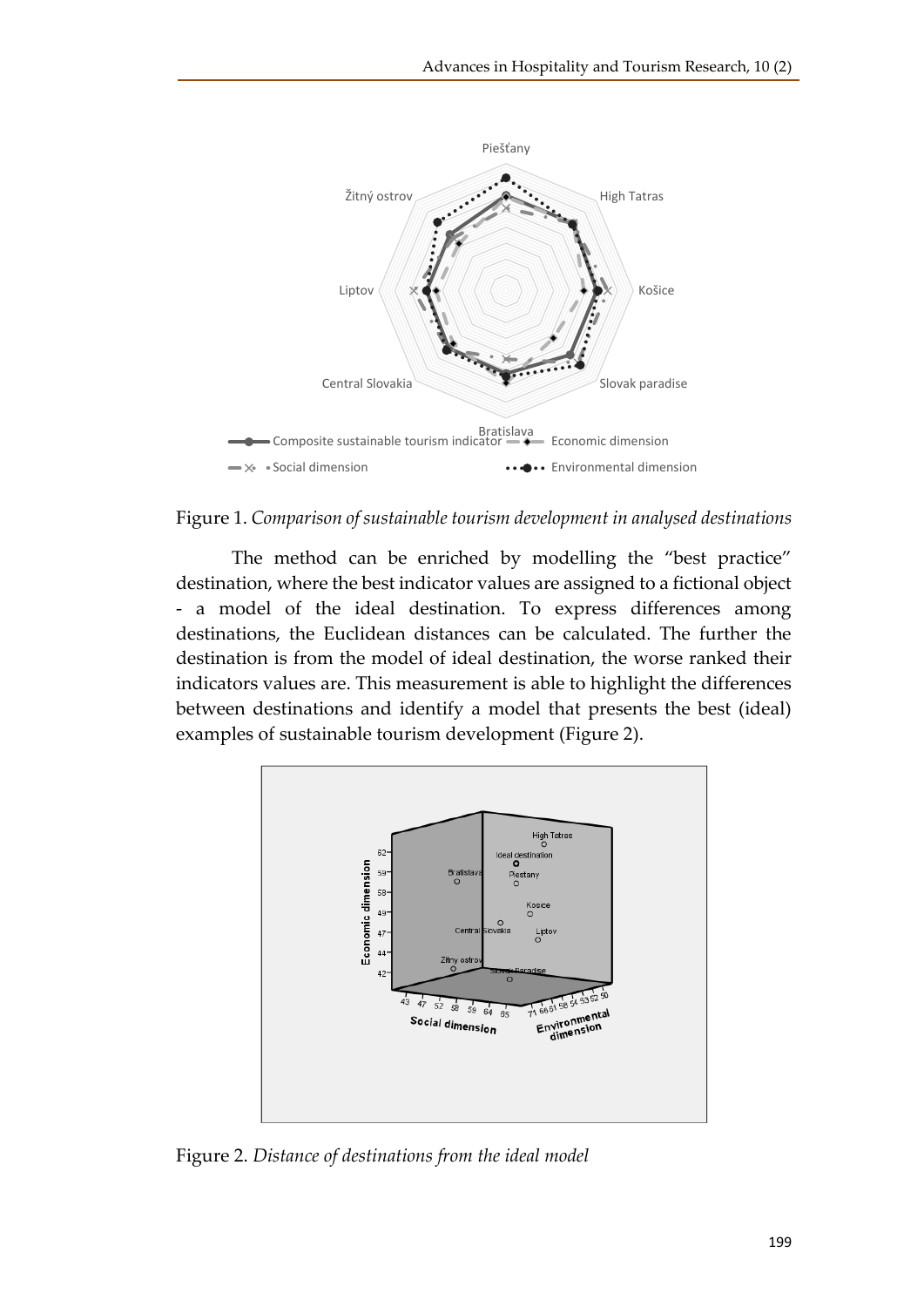## **CONCLUSION**

Tourism is a sector known for weak statistical data, while issues related to sustainable development create an additional amount of uncertainty (Ceron & Dubois, 2003). By applying an appropriate method, destination managers and decision-makers can identify positive or negative impacts of tourism in the destination. There are numerous studies that have proposed methods for constructing and use of composite indicators for the tourism sector. Each had to face the questions that arise due to the lack of agreement regarding the ideal technique (Torres-Delgado & López Palomeque, 2018). However, destination managers' and policy-makers' ability to use such methodology is often overlooked. These methods are generally too complex to be operational which can lead to end-user ignorance and reluctance.

On the example of tourism development in eight destinations in Slovakia, this article incorporates a simple variation of the Min-Max method. Instead of developing a too complex data processing methodology, the authors focused on a simple and practical-oriented method that can be adopted easily. Adopting smaller, yet practicable measures may represent a formidable action towards sustainability (Agyeiwaah et al., 2017). In other words, policymakers can apply the proposed methodology to begin the process of monitoring and measuring destination development.

Theoretical implications of the study include the review of current approaches to sustainable tourism monitoring using composite indicator. The literature review reveals that the creation of an appropriate sustainable tourism framework calls for a combination of a scientific approach and a decision-maker approach (Falatooni et al., 2016). The current study supports this theoretical discussion and proposes a method that is based on the views of those to whom these methods are intended. Prior studies have identified several indicators for sustainable tourism development. Although these frameworks are scientifically appropriate, they are often difficult to be applied due to the lack of information or human resources (Önder et al., 2017). Indicators for monitoring sustainable tourism development should be developed in discussion with all stakeholders (Mutana & Mukwada, 2018). With the help of the Delphi method and experts from various tourism fields and destination managers, the proposed method allows measuring different tourism-related variables with an easily understandable and more user-friendly approach. Another theoretical contribution is the review of the most widely used method for constructing composite sustainable tourism indicators.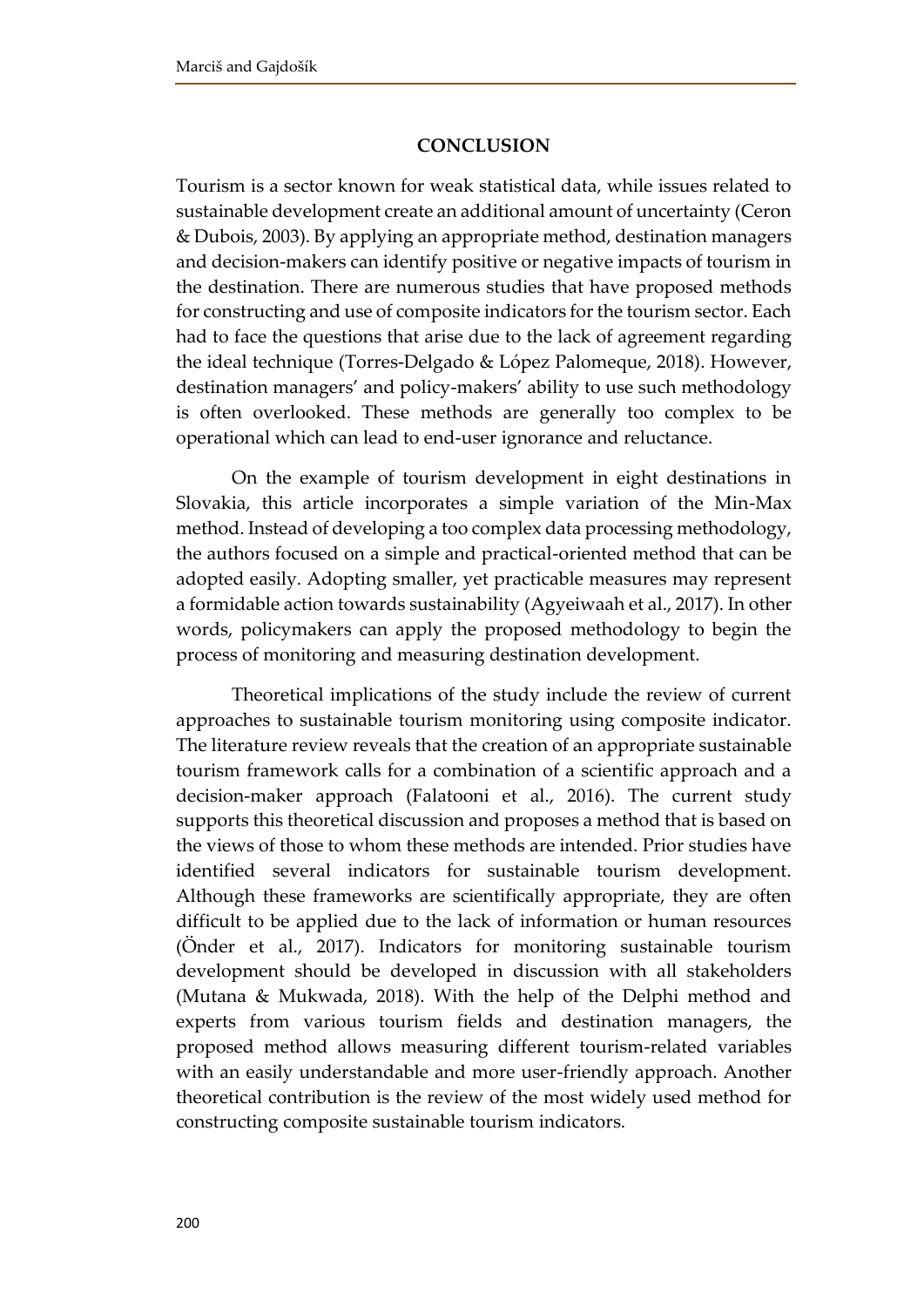In addition, the paper has several practical implications for destination managers and policy-makers. The challenge, to propose a practical framework that can be used in practice and at the same time is scientifically relevant to direct destinations toward sustainable tourism development (Torres-Delgado & Palomeque, 2014), was fulfilled. The aggregation of various tourism data into a single indicator can help destination managers and decision-makers to recognize the impacts of tourism development and to compare the performance of their destination with different regions. The study's interest in the composite indicators results from their ability to aggregate several factors and conditions, provide a broader, integrated overview, and attract decision-makers' interest. Another practical implication of the proposed method is that it can simply analyse numerous data, which means the destination managers and policymakers find it easier to understand. It also enables indicator weighting if they are of different importance and sets apart whether the value of the indicator should be maximized or minimized.

The limitations of the study lie in the possible risk of subjectivity, which may despite applied Delphi method and theoretical background have affected the indicator selection, assignment of weights and values. Another limiting factor is also the focus only on the selected experts from the CEE countries and the character of the static indicators. Therefore, the method should be tested in the praxis of several destinations to prove its usefulness. In the near future, new tools, in terms of data used (e.g. big data), their collection (smart sensors, web scrapping), exchange (dynamic technological platforms with APIs), and analysis (sentiment analysis) can lead to much more understandable, real-time and user-friendly construction of composite sustainable tourism indicator, which can lead to smart destination development.

#### **ACKNOWLEDGMENT**

The research was supported by the research project VEGA 1/0237/20 Tourism 4.0: Smart and sustainable tourism development in a competitive environment.

#### **REFERENCES**

- Agyeiwaah, E., McKercher, B., & Suntikul, W. (2017). Identifying core indicators of sustainable tourism: A path forward? *Tourism Management Perspectives*, *24*, 26–33. https://doi.org/10.1016/j.tmp.2017.07.005
- Alfaro Navarro, J. L., Andrés Martínez, M. E., & Mondéjar Jiménez, J. A. (2020). An approach to measuring sustainable tourism at the local level in Europe. *Current Issues in Tourism*, *23*(4), 423–437. https://doi.org/10.1080/13683500.2019.1579174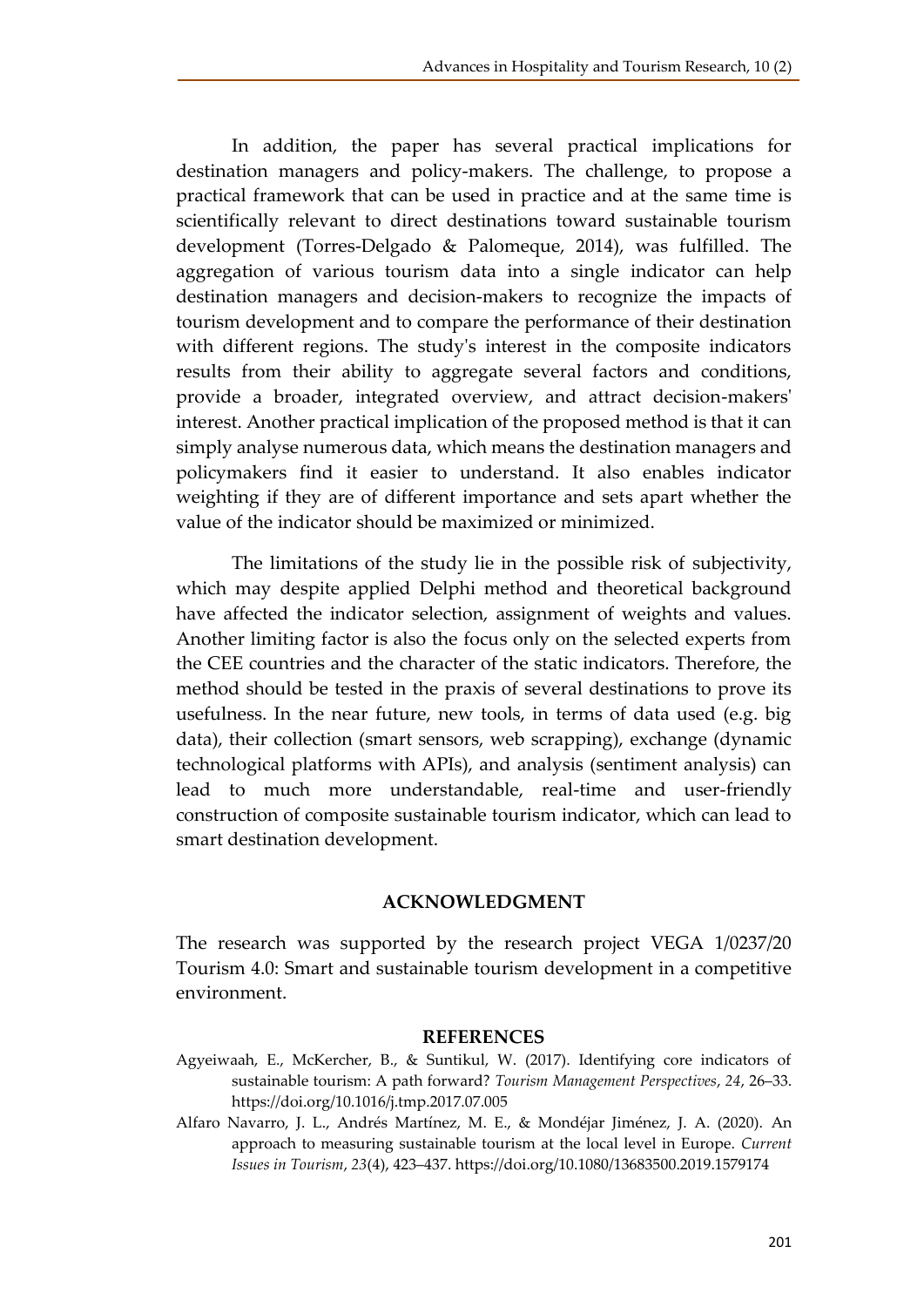- Asmelash, A. G., & Kumar, S. (2019). Assessing progress of tourism sustainability: Developing and validating sustainability indicators. *Tourism Management*, *71*, 67– 83. https://doi.org/10.1016/j.tourman.2018.09.020
- Blancas, F. J., Lozano-Oyola, M., & González, M. (2015). A European Sustainable Tourism Labels proposal using a composite indicator. *Environmental Impact Assessment Review*, *54*, 39–54. https://doi.org/10.1016/j.eiar.2015.05.001
- Blancas, F. J., Lozano-Oyola, M., González, M., & Caballero, R. (2016). Sustainable tourism composite indicators: a dynamic evaluation to manage changes in sustainability. *Journal of Sustainable Tourism*, *24*(10), 1403–1424. https://doi.org/10.1080/09669582.2015.1122014
- Blancas, F. J., Lozano-Oyola, M., González, M., & Caballero, R. (2018). A dynamic sustainable tourism evaluation using multiple benchmarks. *Journal of Cleaner Production*, *174*, 1190–1203. https://doi.org/10.1016/j.jclepro.2017.10.295
- Blancas, F. J., Lozano-Oyola, M., González, M., Guerrero, F. M., & Caballero, R. (2011). How to use sustainability indicators for tourism planning: The case of rural tourism in Andalusia (Spain). *Science of the Total Environment*, *412–413*, 28–45. https://doi.org/10.1016/j.scitotenv.2011.09.066
- Butler, R. W. (1999). Sustainable tourism: A state-of-the-art review. *Tourism Geographies*, *1*(1), 7–25. https://doi.org/10.1080/14616689908721291
- Castellani, V., & Sala, S. (2010). Sustainable performance index for tourism policy development. *Tourism Management*, *31*(6), 871–880. https://doi.org/10.1016/j.tourman.2009.10.001
- Ceron, J. P., & Dubois, G. (2003). Tourism and sustainable development indicators: The gap between theoretical demands and practical achievements. *Current Issues in Tourism*, *6*(1), 54–72. https://doi.org/10.1080/13683500308667944
- Choi, H. S. C., & Sirakaya, E. (2006). Sustainability indicators for managing community tourism. *Tourism Management*, *27*(6), 1274–1289. https://doi.org/10.1016/j.tourman.2005.05.018
- European Commission. (2016). *European Tourism Indicators System for sustainable destination management. ETIS Toolkit for Sustainable Destination Management.* Retrieved August 20, 2018, from
	- https://ec.europa.eu/growth/sectors/tourism/offer/sustainable/indicators\_sk
- Falatooni, E., Selen, W., & Kerr, D. (2016). A new framework for selecting composite indicators to assess sustainability of a destination. *Athens Journal of Tourism*, *3*(1), 7–24. https://doi.org/10.30958/ajt.3-1-1
- Fernández-Tabales, A., Foronda-Robles, C., Galindo-Pérez-de-Azpillaga, L., & García-López, A. (2017). Developing a system of territorial governance indicators for tourism destinations. *Journal of Sustainable Tourism*, *25*(9), 1275–1305. https://doi.org/10.1080/09669582.2016.1260136
- Gúčik, M., & Marciš, M. (2018). Sustainable development of tourism: transition from global to local dimension. In T. Kliestik (Eds.), *Proceedings of the 18th International Scientific Conference Globalization and Its Socio-Economic Consequences* (pp. 2525-2531). University of Zilina, Slovakia. Retrieved January 27, 2022, from https://globalizacia.com/past-proceedings
- Johnsen, J., Bieger, T., & Scherer, R. (2008). Indicator-based strategies for sustainable tourism development. *Mountain Research and Development*, *28*(2), 116–121. https://doi.org/10.1659/mrd.0973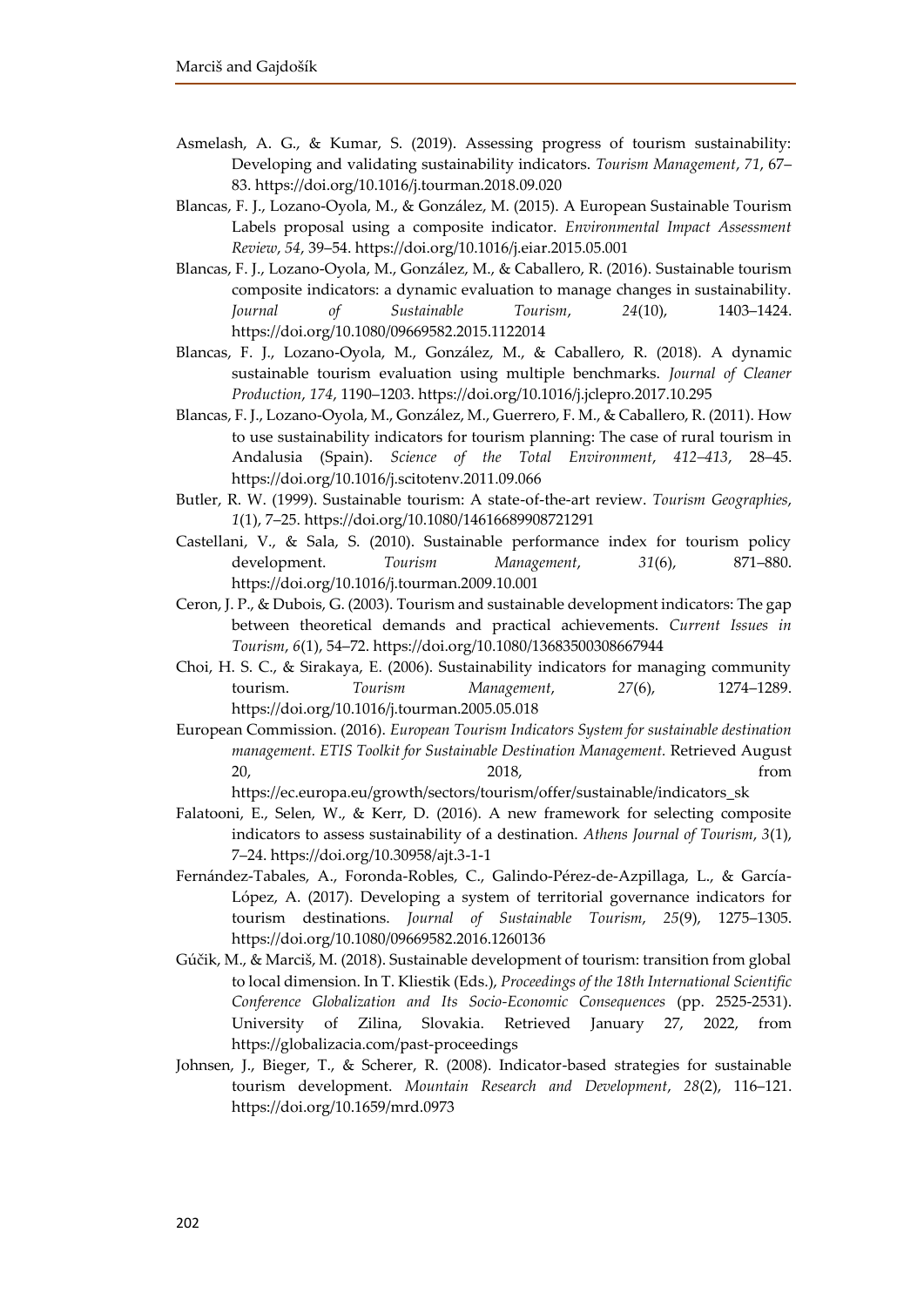- Ko, T. G. (2005). Development of a tourism sustainability assessment procedure: A conceptual approach. *Tourism Management*, *26*(3), 431–445. https://doi.org/10.1016/j.tourman.2003.12.003
- Kožić, I., & Mikulić, J. (2014). Research note: Measuring tourism sustainability: An empirical comparison of different weighting procedures used in modelling composite indicators. *Tourism Economics*, *20*(2), 429–437. https://doi.org/10.5367/te.2013.0283
- Kristjánsdóttir, K. R., Ólafsdóttir, R., & Ragnarsdóttir, K. V. (2018). Reviewing integrated sustainability indicators for tourism. *Journal of Sustainable Tourism*, *26*(4), 583–599. https://doi.org/10.1080/09669582.2017.1364741
- Kvasnová, D., Gajdošík, T., & Maráková, V. (2019). Are partnerships enhancing tourism destination competitiveness? *Acta Universitatis Agriculturae et Silviculturae Mendelianae Brunensis*, *67*(3), 811–821. https://doi.org/10.11118/actaun201967030811
- Liu, Z. (2003). Sustainable tourism development: A critique. *Journal of Sustainable Tourism*, *11*(6), 459–475. https://doi.org/10.1080/09669580308667216
- Lozano-Oyola, M., Blancas, F. J., González, M., & Caballero, R. (2012). Sustainable tourism indicators as planning tools in cultural destinations. *Ecological Indicators*, *18*, 659– 675. https://doi.org/10.1016/j.ecolind.2012.01.014
- Mayer, A. L. (2008). Strengths and weaknesses of common sustainability indices for multidimensional systems. *Environment International*, *34*(2), 277–291. https://doi.org/10.1016/j.envint.2007.09.004
- Mikulić, J., Kožić, I., & Krešić, D. (2015). Weighting indicators of tourism sustainability: A critical note. *Ecological Indicators*, *48*, 312–314. https://doi.org/10.1016/j.ecolind.2014.08.026
- Miller, G., & Twining-Ward, L. (2005). *Monitoring for a sustainable tourism transition: The challenge of developing and using indicators*. Wallingford: CABI Publishing.
- Mutana, S., & Mukwada, G. (2018). Mountain-route tourism and sustainability. A discourse analysis of literature and possible future research. *Journal of Outdoor Recreation and Tourism*, *24*, 59–65. https://doi.org/10.1016/j.jort.2018.08.003
- Nardo, M., Saisana, M., Saltelli, A., & Tarantola, A. (2005). *Tools for Composite Indicators Building*. EUR 21682 EN. 2005. JRC31473. Retrieved October 20, 2019 from https://publications.jrc.ec.europa.eu/repository/bitstream/JRC31473/EUR%202168 2%20EN.pdf
- Niyazieva, S., & Zhechev, V. (2020). Could happiness be an assessment tool in sustainable tourism management? *Advances in Hospitality and Tourism Research*, *8*(2), 338–370. https://doi.org/10.30519/ahtr.749680
- OECD. (2008). *Handbook on Constructing Composite Indicators: Methodology and UserGuide*. OECD. Paris.
- Ocampo, L., Ebisa, J. A., Ombre, J., & Escoto, M. G. (2018). Sustainable ecotourism indicators with fuzzy Delphi method – A Philippine perspective. *Ecological Indicators*, *93*, 874–888. https://doi.org/10.1016/j.ecolind.2018.05.060
- Önder, I., Wöber, K., & Zekan, B. (2017). Towards a sustainable urban tourism development in Europe. *Tourism Economics*, *23*(2), 243–259. https://doi.org/10.1177/1354816616656247
- Pérez, V., Guerrero, F., González, M., Pérez, F., & Caballero, R. (2013). Composite indicator for the assessment of sustainability: The case of Cuban nature-based tourism destinations. *Ecological Indicators*, *29*, 316–324. https://doi.org/10.1016/j.ecolind.2012.12.027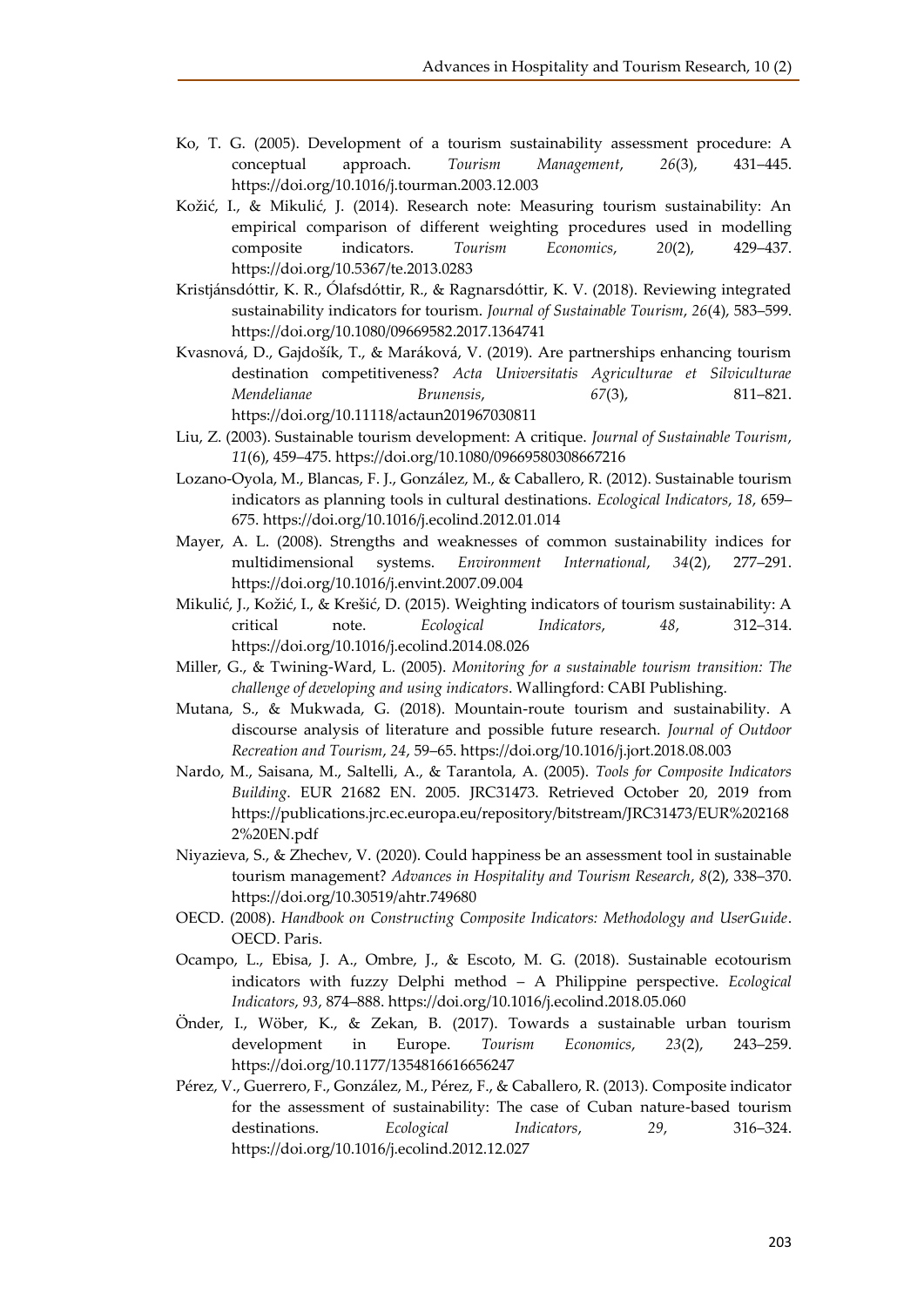- Pulido-Fernández, J. I., Andrades-Caldito, L., & Sánchez-Rivero, M. (2015). Is sustainable tourism an obstacle to the economic performance of the tourism industry? Evidence from an international empirical study. *Journal of Sustainable Tourism*, *23*(1), 47–64. https://doi.org/10.1080/09669582.2014.909447
- Pulido-Fernández, J. I., & Sánchez-Rivero, M. (2009). Measuring tourism sustainability: proposal for a composite index. *Tourism Economics*, *15*(2), 277–296. https://doi.org/https://doi.org/10.5367/000000009788254377
- Saltelli, A. (2007). Composite indicators between analysis and advocacy. *Social Indicators Research*, *81*(1), 65–77. https://doi.org/10.1007/s11205-006-0024-9
- Statistical Office of the Slovak Republic (2019). *Sector statistics: Tourism*. Retrieved September 15, 2019, from https://slovak.statistics.sk/
- Tanguay, G. A., & Rajaonson, J. (2013). Selection and use of sustainable tourism indicators in the evaluation of projects and policies. *Transfert*, *1*, 116–128.
- Tej, J. (2008). Point method for the assessment of regional development possibilities and practical application. *Folia Geographica 12*, 268–277.
- Torres-Delgado, A., & López Palomeque, F. (2018). The ISOST index: A tool for studying sustainable tourism. *Journal of Destination Marketing and Management*, *8*, 281–289. https://doi.org/10.1016/j.jdmm.2017.05.005
- Torres-Delgado, A., & Palomeque, F. L. (2014). Measuring sustainable tourism at the municipal level. *Annals of Tourism Research*, *49*, 122–137. https://doi.org/10.1016/j.annals.2014.09.003
- Torres-Delgado, A., & Saarinen, J. (2014). Using indicators to assess sustainable tourism development: a review. *Tourism Geographies*, *16*(1), 31–47. https://doi.org/10.1080/14616688.2013.867530
- Tsaur, S. H., Lin, Y. C., & Lin, J. H. (2006). Evaluating ecotourism sustainability from the integrated perspective of resource, community and tourism. *Tourism Managemnt*, *27*(4), 640–653. https://doi.org/10.1016/j.tourman.2005.02.006
- Výrostová, E. (2010). *Regionálna ekonomika a rozvoj*. Bratislava: Wolters Kluwer (Iura Edition).
- Wanner, A., Seier, G., & Pröbstl-Haider, U. (2020). Policies related to sustainable tourism An assessment and comparison of European policies, frameworks and plans. *Journal of Outdoor Recreation and Tourism*, *29*, 100275. https://doi.org/10.1016/j.jort.2019.100275
- Wheeller, B. (1993). Sustaining the ego. *Journal of Sustainable Tourism*, *1*(2), 121–129. https://doi.org/10.1080/09669589309450710
- White, V., McCrum, G., Blackstock, K. L., & Scott, A. (2006). *Indicators of Sustainability & Sustainable Tourism: Some Example Sets*. The Macaulay Institute.
- World Tourism Organization. (1996). *What Tourism Managers need to know: A practical guide to the development and use of Indicators of Sustainable Tourism.* https://doi.org/doi/abs/10.18111/9789284401505
- World Tourism Organization. (2004). *Indicators of sustainable development for tourism destinations: a guidebook.* World Tourism Organization.
- Ziaabadi, M., Malakootian, M., Zare Mehrjerdi, M. R., Jalaee, S. A., & Mehrabi Boshrabadi, H. (2017). How to use composite indicator and linear programming model for determine sustainable tourism. *Journal of Environmental Health Science and Engineering*, *15*(1). https://doi.org/10.1186/s40201-017-0271-5